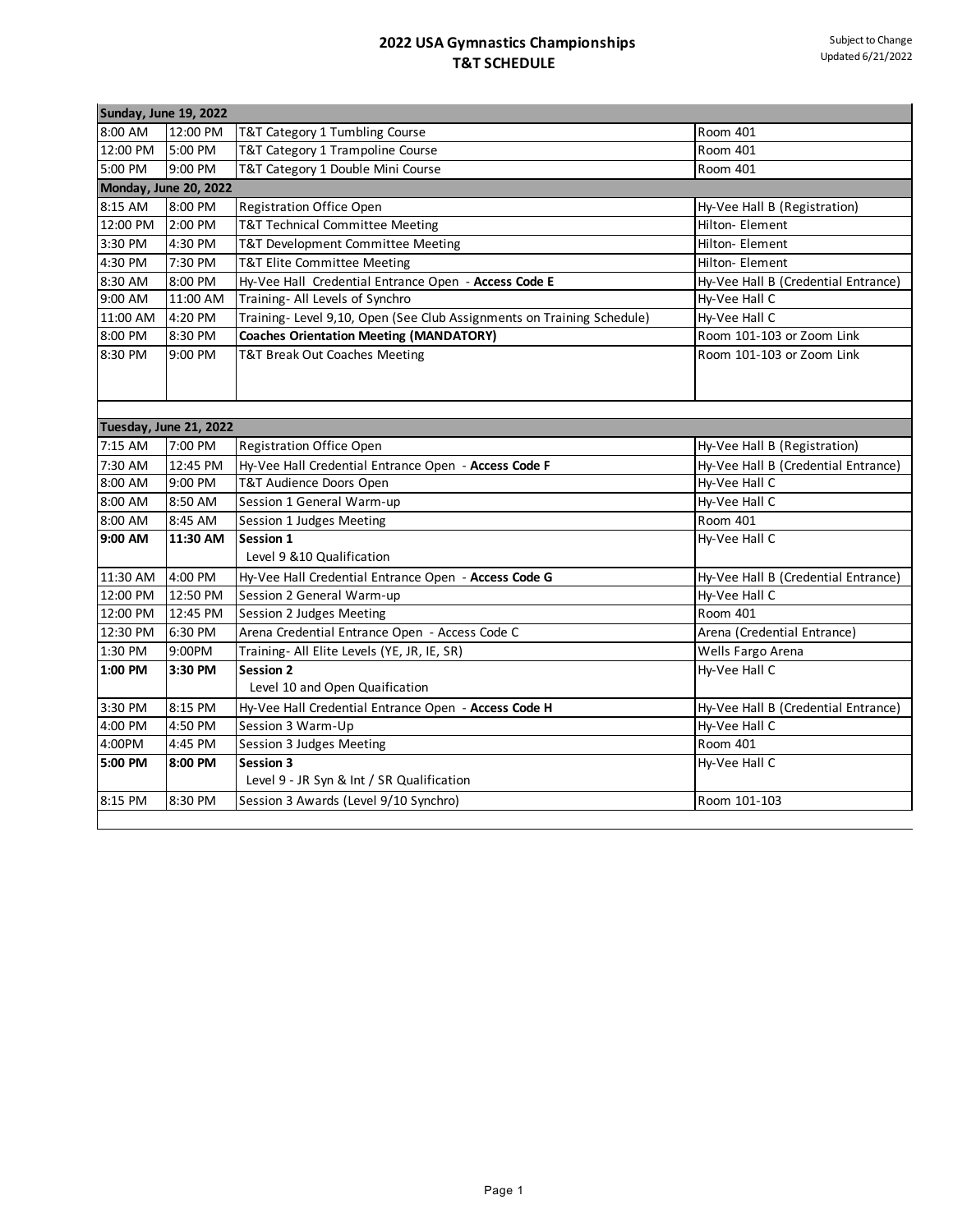| Wednesday, June 22, 2022 |                         |                                                                                     |                                      |  |  |  |
|--------------------------|-------------------------|-------------------------------------------------------------------------------------|--------------------------------------|--|--|--|
| 7:15 AM                  | 7:30 PM                 | <b>Registration Office Open</b>                                                     | Hy-Vee Hall B (Registration)         |  |  |  |
| 7:30 AM                  | 12:45 PM                | Hy-Vee Hall Credential Entrance Open - Access Code I                                | Hy-Vee Hall B (Credential Entrance)  |  |  |  |
| 8:00 AM                  | 7:30 PM                 | T&T Audience Doors Open                                                             | Hy-Vee Hall C                        |  |  |  |
| 8:00 AM                  | 8:50 AM                 | Session 4 General Warm-up                                                           | Hy-Vee Hall C                        |  |  |  |
| 8:15 AM                  | 8:45 AM                 | Session 4 Judges Meeting                                                            | Room 401                             |  |  |  |
| 7:45 AM                  | 9:00 PM                 | Arena Credential Entrance Open - Access Code C                                      | Arena (Credential Entrance)          |  |  |  |
| 9:00 AM                  | 9:00 PM                 | Training- All Elite Levels (YE, JR, IE, SR)                                         | Wells Fargo Arena                    |  |  |  |
| 9:00 AM                  | 12:00 PM                | <b>Session 4</b>                                                                    | Hy-Vee Hall C                        |  |  |  |
|                          |                         | Levels 9, 10 & Open Qualification                                                   |                                      |  |  |  |
| 12:00 PM                 | 4:15 PM                 | Hy-Vee Hall Credential Entrance Open - Access Code J                                | Hy-Vee Hall B (Credential Entrance)  |  |  |  |
| 12:30 PM                 | 1:20 PM                 | Session 5 General Warm-up                                                           | Hy-Vee Hall C                        |  |  |  |
| 12:30 PM                 | 1:15 PM                 | Session 5 Judges Meeting                                                            | Room 401                             |  |  |  |
| 1:30 PM                  | 4:00 PM                 | <b>Session 5</b>                                                                    | Hy-Vee Hall C                        |  |  |  |
|                          |                         | Levels 9, 10 & Open Qualification                                                   |                                      |  |  |  |
|                          |                         | T&T Leader Level Meeting                                                            | TBD                                  |  |  |  |
| 4:00 PM                  | 7:30 PM                 | Hy-Vee Hall Credential Entrance Open - Access Code L                                | Hy-Vee Hall B (Credential Entrance)  |  |  |  |
| 4:30 PM                  | 5:20 PM                 | Session 6 General Warm-up                                                           | Hy-Vee Hall C                        |  |  |  |
| 4:45 PM                  | 5:15 PM                 | Session 6 Judges Meeting                                                            | Room 401                             |  |  |  |
| 5:30 PM                  | 7:15 PM                 | Session 6                                                                           | Hy-Vee Hall C                        |  |  |  |
|                          |                         | Synchro INT / SR Elite Finals                                                       |                                      |  |  |  |
| 7:30 PM                  | 7:45 PM                 | Session 6 Awards                                                                    | Room 101-103                         |  |  |  |
|                          | Thursday, June 23, 2022 |                                                                                     |                                      |  |  |  |
|                          |                         |                                                                                     |                                      |  |  |  |
| 7:15 AM                  | 5:30 PM                 | <b>Registration Office Open</b>                                                     | Hy-Vee Hall B (Registration)         |  |  |  |
| 7:30 AM                  | 12:45 PM                | Hy-Vee Hall Credential Entrance Open - Access Code L                                | Hy-Vee Hall B (Credential Entrance)  |  |  |  |
| 8:00 AM                  | 4:45 PM                 | T&T Audience Doors Open                                                             | Hy-Vee Hall C                        |  |  |  |
| 8:00 AM                  | 8:50 AM                 | Session 7 General Warm Up                                                           | Hy-Vee Hall C                        |  |  |  |
| 8:30 AM                  | 8:45 AM                 | Session 7 Judges Meeting                                                            | Room 401                             |  |  |  |
| 8:30 AM                  | 1:00 PM                 | Arena Credential Entrance Open - Access Code C                                      | Arena (Credential Entrance)          |  |  |  |
| 9:00 AM                  | 12:30 PM                | <b>Session 7</b>                                                                    | Hy-Vee Hall C                        |  |  |  |
|                          |                         | LEVELS 9, 10 & Open Finals                                                          |                                      |  |  |  |
| 9:00 AM                  | 12:00 PM                | Training- All Elite Levels (YE, JR, IE, SR)                                         | Wells Fargo Arena                    |  |  |  |
| 12:00 PM                 | 4:45 PM                 | Hy-Vee Hall Credential Entrance Open - Access Code M                                | Hy-Vee Hall B (Credential Entrance)  |  |  |  |
| 12:45 PM                 | 1:00 PM                 | Session 7 Awards                                                                    | Room 101-103                         |  |  |  |
| 1:00 PM                  | 1:50 PM                 | Session 8 General Warm Up                                                           | Hy-Vee Hall C                        |  |  |  |
| 1:00 PM                  | 1:40 PM                 | Session 8 Judges Meeting                                                            | Room 401                             |  |  |  |
| 1:30 PM                  | 4:30 PM                 | <b>Session 8</b>                                                                    | Hy-Vee Hall C                        |  |  |  |
|                          |                         | YE & JR Qualification                                                               |                                      |  |  |  |
| 4:15 PM                  | 9:15 PM                 | Arena Credential Entrance Open - Access Code A                                      | Arena (Credential Entrance)          |  |  |  |
| 4:30 PM                  | 8:30 PM                 | Hy-Vee Hall Credential Entrance Open - Access Code D                                | Hy-Vee Hall B (Credential Entrance)  |  |  |  |
| 5:00 PM                  | 8:30 PM                 | T&T Sr. Elite Warm-up 1 hour prior to flight                                        | Hy-Vee Hall C                        |  |  |  |
| 5:00 PM                  | 5:45 PM                 | T&T Arena Judges Meetings                                                           | Arena T&T Judges Room                |  |  |  |
| 5:15 PM                  | 9:00 PM                 | Wells Fargo Arena Audience Doors Open                                               | Wells Fargo Arena                    |  |  |  |
| 6:00 PM<br>8:00 PM       | 8:45 PM<br>12:00 AM     | <b>SESSION 9: SR Elite Qualfication</b><br>WAGC Selection Committee Meeting- Part 1 | Wells Fargo Arena<br>Hilton- Element |  |  |  |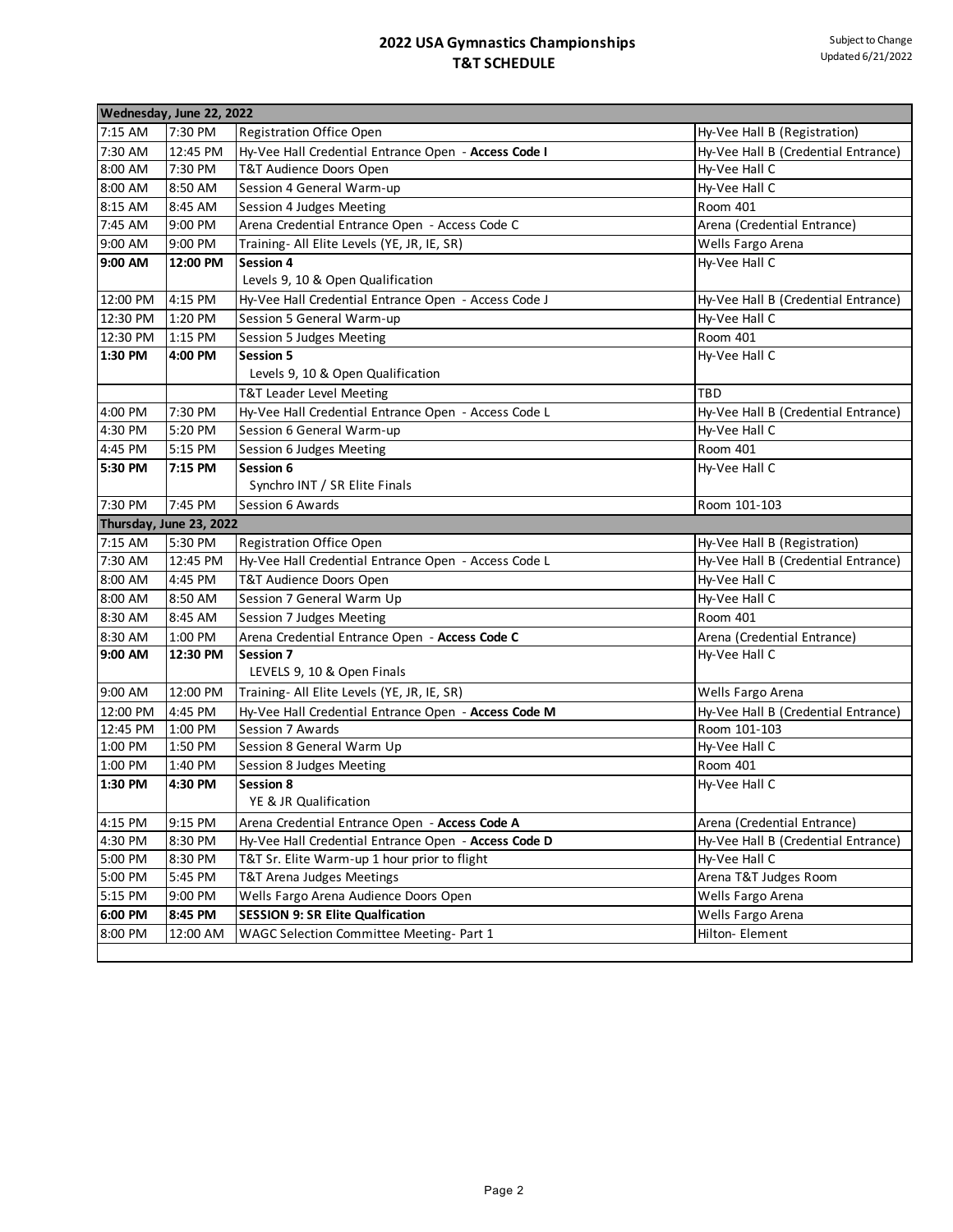| Friday, June 24, 2022 |          |                                                      |                                     |
|-----------------------|----------|------------------------------------------------------|-------------------------------------|
| 7:30 AM               | 5:30 PM  | Registration Office Open                             | Hy-Vee Hall B (Registration)        |
| 7:30 AM               | 12:15 PM | Hy-Vee Hall Credential Entrance Open - Access Code N | Hy-Vee Hall B (Credential Entrance) |
| 8:00 AM               | 8:50 AM  | Session 10H General Warm-up                          | Hy-Vee Hall C                       |
| 8:00 AM               | 5:45 PM  | T&T Audience Doors Open                              | Hy-Vee Hall C                       |
| 8:30 AM               | 8:45 AM  | Session 10H Judges Meeting                           | Room 401                            |
| 8:45 AM               | 12:15 PM | Arena Credential Entrance Open - Access Code A       | Arena (Credential Entrance)         |
| 9:00 AM               | 12:00 PM | Session 10H (Hy-Vee Hall C)                          | Hy-Vee Hall C                       |
|                       |          | Trampoline and Tumbling Scholarship Announcement     |                                     |
|                       |          | YE, JR Finals & Level 8                              |                                     |
| 9:00 AM               | 10:30 AM | Training- Senior Only                                | Wells Fargo Arena                   |
| 10:00 AM              | 4:45 PM  | Arena Credential Entrance Open - Access Code R       | Arena (Credential Entrance)         |
| 10:30 AM              | 4:45 PM  | Wells Fargo Arena Audience Doors Open                | Wells Fargo Arena                   |
| 10:30 AM              | 11:25 AM | Session 10W General Warm-up                          | Wells Fargo Arena                   |
| 11:00 AM              | 11:15 AM | Session 10W Judges Meeting                           | Arena T&T Judges Room               |
| 11:30 AM              | 12:30 PM | Session 10W (Wells Fargo Arena)                      | Wells Fargo Arena                   |
|                       |          | <b>IE Qualification</b>                              |                                     |
| 12:00 PM              | 12:15 PM | Junior National Team Selection                       | Hy-Vee Hall C                       |
| 12:15 PM              | 12:30 PM | Session 10H Awards and Jr National Team Announcement | Room 101-103                        |
| 12:00 PM              | 5:45 PM  | Hy-Vee Hall Credential Entrance Open - Access Code O | Hy-Vee Hall B (Credential Entrance) |
| 12:30 PM              | 1:20 PM  | Session 11H General Warm-up                          | Hy-Vee Hall C                       |
| 12:30 PM              | 1:15 PM  | Session 11H Judges Meeting                           | Room 401                            |
| 1:30 PM               | 5:30 PM  | Session 11H (Hy-Vee Hall C)                          | Hy-Vee Hall C                       |
|                       |          | Level 8                                              |                                     |
| 11:30 AM              | 12:25 PM | Session 11W General Warm-up                          | Wells Fargo Arena                   |
| 11:45 AM              | 12:15 PM | Session 11W Judges Meeting                           | Arena T&T Judges Room               |
| 1:30 PM               | 4:30 PM  | Session 11W (Wells Fargo Arena)                      | Wells Fargo Arena                   |
|                       |          | <b>IE Qualification</b>                              |                                     |
| 4:15 PM               | 9:15 PM  | Arena Credential Entrance Open - Access Code A       | Arena (Credential Entrance)         |
| 4:30 PM               | 5:30 PM  | Flag Ceremony Practice                               | Hi-Vee Hall B                       |
| 4:30 PM               | 8:30 PM  | Hy-Vee Hall Credential Entrance Open - Access Code D | Hy-Vee Hall B (Credential Entrance) |
| 5:45 PM               | 6:15 PM  | Session 11H Awards                                   | Room 101-103                        |
| 5:00 PM               | 8:30 PM  | T&T Sr. Elite Warm-up 1 hour prior to flight         | Hy-Vee Hall C                       |
| 5:00 PM               | 5:45 PM  | T&T Judges Meetings                                  | Arena T&T Judges Room               |
| 5:15 PM               | 9:00 PM  | Wells Fargo Arena Audience Doors Open                | Wells Fargo Arena                   |
| 6:00 PM               | 9:00 PM  | Session 12                                           | Wells Fargo Arena                   |
|                       |          | <b>SR Qualification</b>                              |                                     |
| 8:00 PM               | 12:00 AM | WAGC Selection Committee Meeting Part 2              | Hilton- Element                     |